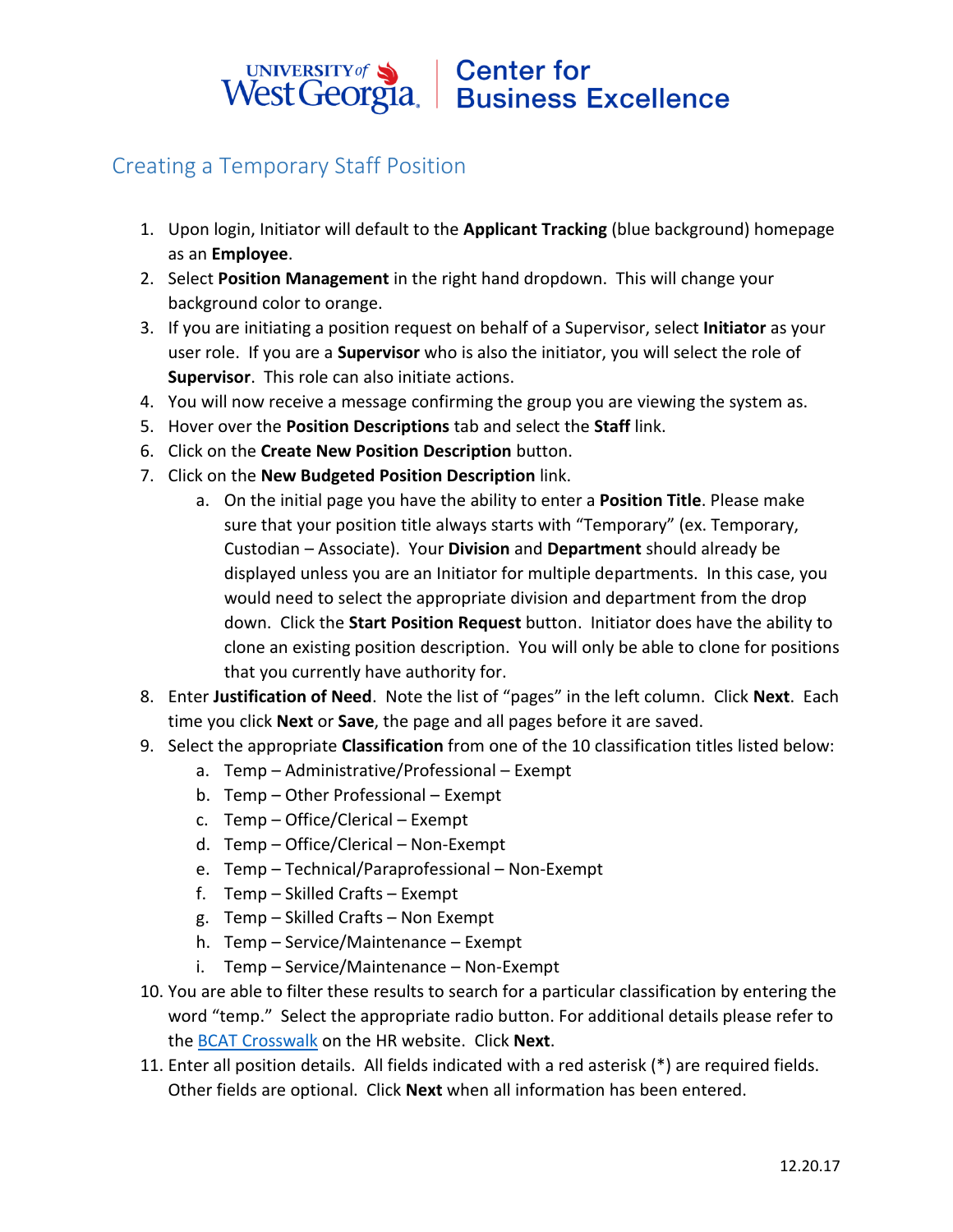## UNIVERSITY of Sand Center for<br>West Georgia. Business Excellence

- a. Position Type temporary
- b. Position Title (ex. Temporary Department Assistant)
- c. BCAT the BCAT will populate based on temporary classification title selected.
- d. Pay Group select from the dropdown list
- e. FLSA select from the dropdown list
- f. How many positions does this position supervise this should be a number and whether the employees are regular or student/temporary employees.
- g. Nature of Work The first two lines of this field should state **"This is a temporary, non-benefited position that will start on \_\_\_\_\_\_ and end no later than \_\_\_\_\_. This position will work approximately X number of hours per week."**
- h. Preferred Qualifications
- i. Salary
- j. Budget Amount for Position
- k. Number of Hires Requested for Position Title
- l. Funding Source
- m. Estimated Hiring Date
- n. Replacement or New Position
- o. Name of Employee Being Replaced
- p. Special certification or license required
- q. Physical requirements or working conditions
- r. List budgetary responsibilities
- s. Types of decisions this position will make
- t. Minimum qualifications
- u. Required qualifications
- v. Post Position? Indicate yes or no as to whether the position is to be posted. **All temporary positions with employment periods that exceed 3 business days must be posted through PeopleAdmin**.
- 12. Click the **Add Primary Duties and Responsibilities Entry** button. Enter the Percentage of Total Time and the Responsibility or Duty associated with that percentage of time. Percentages should total 100%. Continue to click the **Add Primary Duties and Responsibilities Entry** button to add additional entries. Click **Next**.
- 13. **Supervisory Responsibilities** is where you will indicate if the position will have supervisory duties and for whom those duties will be for. Please check the fields that apply. All fields require a selection. Please select Not Applicable if this does not apply. Click **Next**.
- 14. On the **Supervisor** page, select the appropriate supervisor for this position. By selecting "filter these results", a type in search field will appear, use this area as needed to populate the appropriate supervisor. Click **Next**.